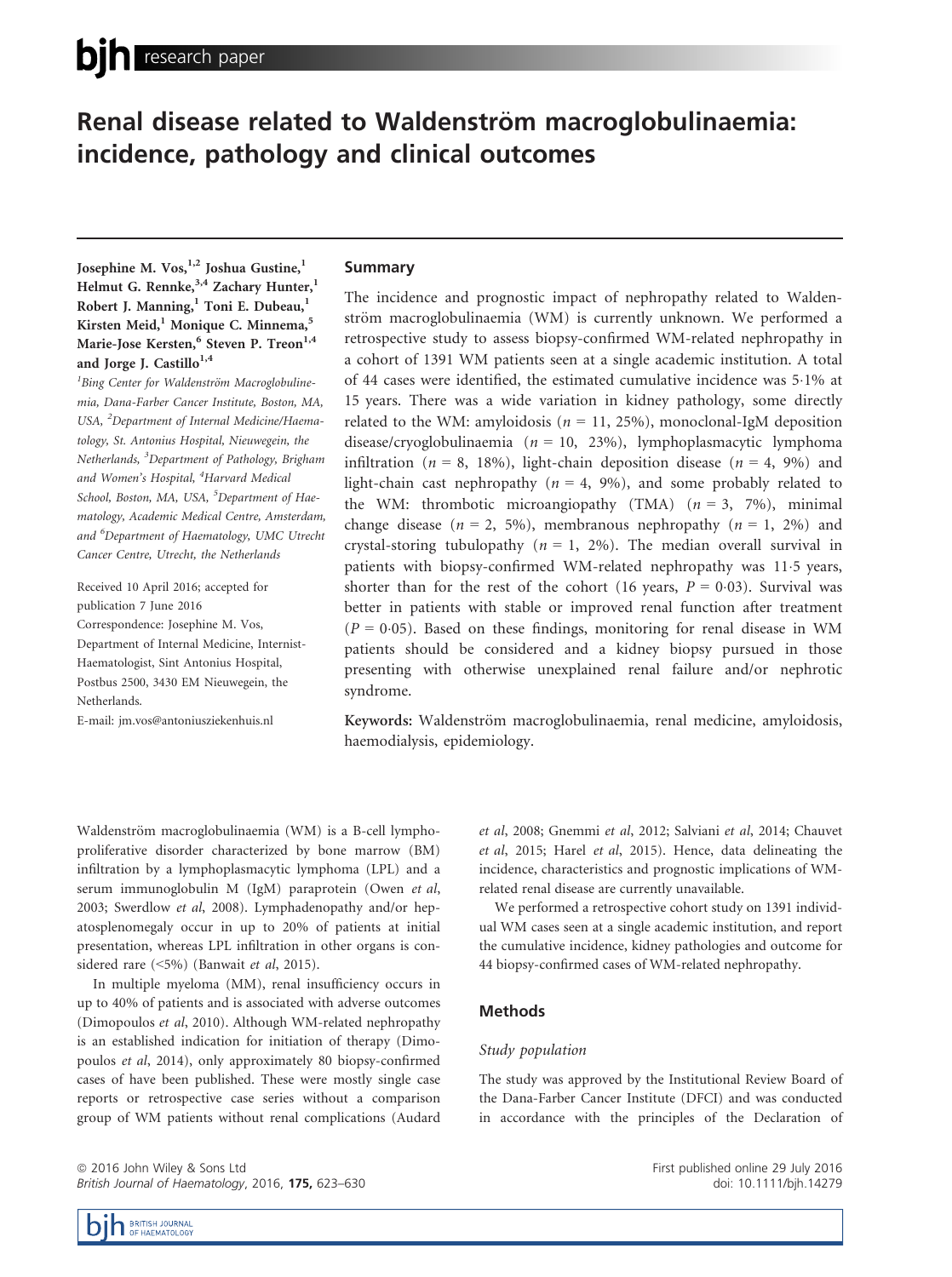Helsinki. Between January 1999 and September 2015, 1391 patients with a confirmed diagnosis of WM were seen at the Bing Center for WM. To identify cases, medical files were manually reviewed for WM patients with an estimated glomerular filtration rate (eGFR) of  $\leq 60$  ml/min/1.73 m<sup>2</sup> or with the presence of any amount of proteinuria at any time point. We then selected those patients that had a kidney biopsy confirming the diagnosis of WM-related nephropathy. The indication for kidney biopsy was at the discretion of the treating physician. Baseline demographic and clinical characteristics were recorded at the time of the kidney biopsy. WM diagnosis was made according to the consensus panel recommendations from the Second International Workshop on WM (Owen et al, 2003). BM involvement was reported as the percentage infiltration of intertrabecular space by LPL. WM response to treatment was determined using the criteria established at the Sixth International Workshop on WM (Owen et al, 2013). The eGFR was calculated using the Chronic Kidney Disease Epidemiology Collaboration (CKD-EPI) equation (Levey et al, 2009). Nephrotic syndrome was defined as the combination of  $\geq$ 3 g/24 h proteinuria, serum albumin ≤30 g/l and the presence of peripheral oedema. Renal response after treatment was defined as 'better' when achieving a  $\geq$ 25% rise in eGFR, 'worse' when there was ≥25% decline in eGFR or initiation of renal replacement therapy (RRT) and 'stable' in all other cases. Renal response for patients with nephrotic syndrome was reported using the International Society of Amyloidosis criteria (Gertz et al, 2005).

## Renal pathology

For in-house cases ( $n = 30$ ), kidney biopsies underwent standard processing at the Brigham and Women's Hospital (BWH), including light microscopy, immunofluorescence and/or immunohistochemistry and electron microscopy. The reagents were purchased from Dako North America, Inc. (Carpinteria, CA, USA). For light microscopy, specimens were stained with haematoxylin-eosin, periodic acid Schiff, Masson trichrome, and Jones' methenamine silver. Congo red was used when amyloid was suspected. For immunofluorescence microscopy, specific antibodies were used for the heavy chains of IgG, IgM, and IgA, for C3, C1q, and kappa and lambda light chains. Electron microscopy was performed on epoxy-embedded tissue, post-fixed in osmium tetroxide and stained on the section with uranyl acetate and lead citrate. Additional immunohistochemistry stains for haematological markers, such as CD20, CD3, CD5, CD23 and CD138, combined with immunoglobulin-heavy chains and kappa/lambda light chains, were performed when LPL infiltration was suspected. For the purpose of this paper, all available kidney biopsies ( $n = 30$ ) were re-evaluated at the BWH by a kidney pathologist. In cases in which the original biopsy material was unavailable for review, the local pathology report was used for data collection ( $n = 14$ ).

#### Statistical analysis

Patient characteristics were summarized using non-parametric descriptive statistics. Overall survival (OS) was defined as time from WM diagnosis to death or last follow-up. Survival curves were calculated using the Kaplan–Meier method (Kaplan & Meier, 1958), and comparisons were made using the log-rank test (Mantel, 1966). Univariate OS models were fitted using the Cox proportional-hazard regression method (Cox, 1972). All P-values were 2-sided and considered statistically significant if <0.05. All statistical calculations and graphics were performed with STATA version 13.1 (Stata-Corp, College Station, TX, USA).

## **Results**

Among the 1391 WM patients in our cohort, 265 patients had an eGRF <60 ml/min or proteinuria at some time point. Many were known with chronic hypertensive or diabetic nephropathy ( $n = 106$ ). In 66 patients there was an intercurrent medical condition or the cause of the renal dysfunction was unknown. Nineteen patients had a kidney neoplasm, such as renal cell or bladder carcinoma. In 21 patients there was a presumed clinical diagnosis of WM related nephropathy, but no kidney biopsy was performed. A total of 52 patients in the cohort had a kidney biopsy performed. In 8 cases this showed a condition unrelated to WM: non-specific chronic changes  $(n = 5)$ , lupus nephritis  $(n = 1)$ , IgA nephropathy ( $n = 1$ ), drug induced nephritis ( $n = 1$ ). In 44 patients, the kidney biopsy confirmed a nephropathy that was considered to be related to the WM. The baseline characteristics for those cases are summarized in Table I.

The estimated cumulative incidence of confirmed WMrelated kidney disease at 5, 10 and 15 years was 2.9%, 3.8% and 51%, respectively (Fig 1A). WM and renal disease were diagnosed simultaneously in 24 (54%) cases. The median time of WM diagnosis to kidney biopsy was 3 months (range 0–188). Amyloidosis, Monoclonal IgM Deposition Disease (MIDD)/cryoglobulinaemia and LPL infiltration were the most common renal pathologies. The distribution of the pathologies identified by renal biopsy is shown in Fig 1B. Kidney biopsy specimens for all major diagnostic groups are illustrated in Fig 2. Specific disease characteristics and outcomes per diagnostic group are summarized in Tables II and III.

#### Renal pathology directly related to the WM

Amyloidosis was diagnosed in 11 (25%) patients. In the three patients without nephrotic syndrome, amyloid deposition was limited to intraparenchymal vessels only without involvement of the glomeruli (Fig 2) Three types of amyloid were reported: AL-amyloidosis  $(n = 9)$ , immunoglobulin heavy chain (AH)-amyloidosis ( $n = 1$ ), and heavy and light chain (ALH)-amyloidosis  $(n = 1)$ . MIDD/cryoglobulinaemia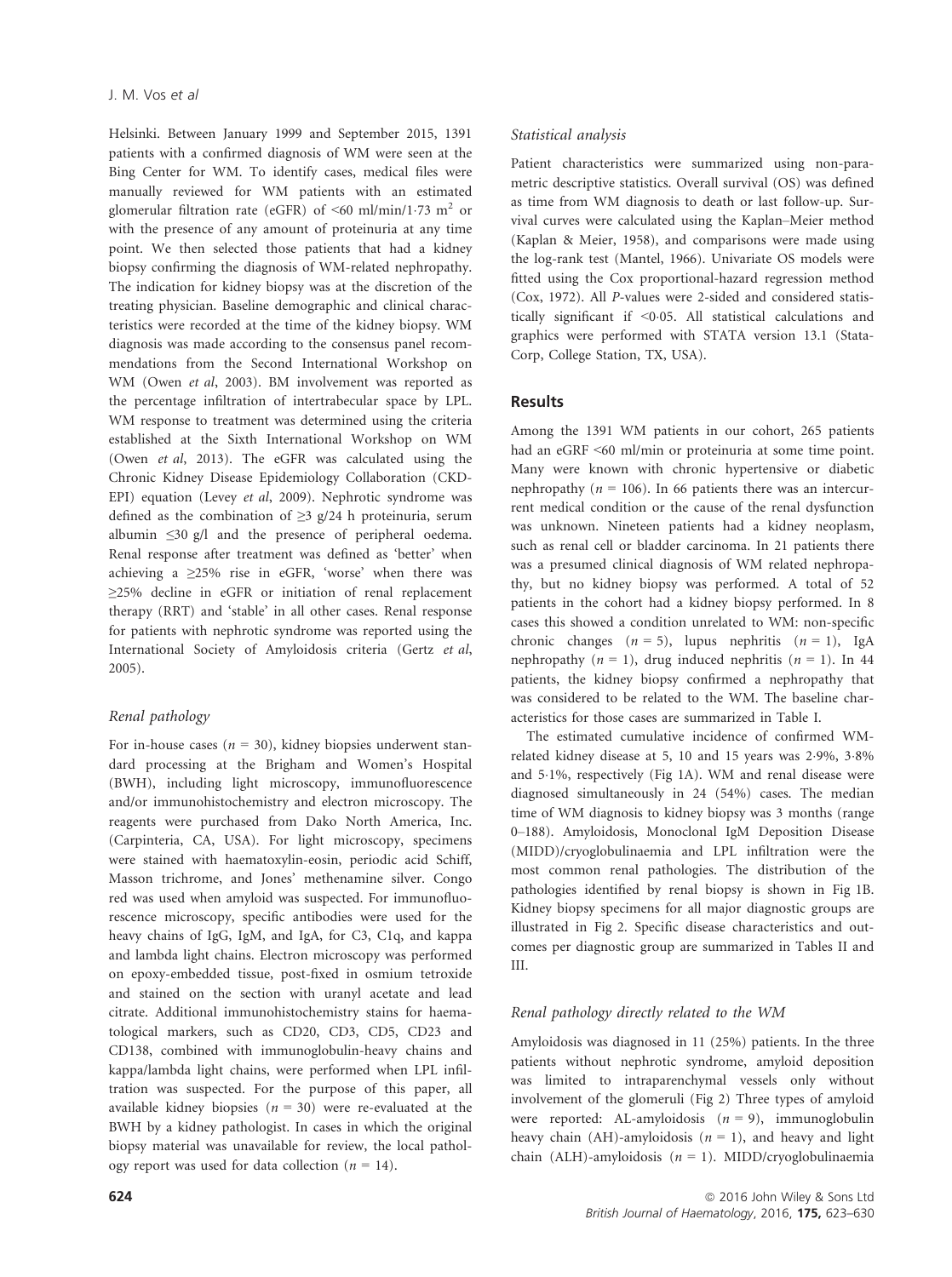|                                                        |  | Table I. Clinical characteristics and kidney biopsy findings for 44 |  |  |  |  |  |  |
|--------------------------------------------------------|--|---------------------------------------------------------------------|--|--|--|--|--|--|
| patients with biopsy confirmed WM-related nephropathy. |  |                                                                     |  |  |  |  |  |  |

|                                     | Number (%) or           |  |  |  |
|-------------------------------------|-------------------------|--|--|--|
| Characteristic                      | median [range]          |  |  |  |
| Clinical data at biopsy             |                         |  |  |  |
| Age, years                          | 66 [46-81]              |  |  |  |
| Male sex                            | 28 (64)                 |  |  |  |
| Haemoglobin, g/l                    | $116 [83 - 155]$        |  |  |  |
| Bone marrow infiltration (%)        | $25$ [3-95]             |  |  |  |
| Beta 2 microglobulin, mg/l          | $5[2.1-25]$             |  |  |  |
| Albumin, g/l                        | 34 [13-43]              |  |  |  |
| Calcium, mmol/l                     | $2.275$ [ $2.1-2.525$ ] |  |  |  |
| eGFR, ml/min/1.73 m <sup>2</sup>    | 35 [4–99]               |  |  |  |
| History of hypertension             | 11(25)                  |  |  |  |
| History of diabetes                 | 3(7)                    |  |  |  |
| Presenting with Nephrotic Syndrome  | 15(34)                  |  |  |  |
| eGFR, ml/min/1.73 m <sup>2</sup>    | 57 [15-99]              |  |  |  |
| 24-h urine protein, g               | $8.1$ [3.7-15.2]        |  |  |  |
| Presenting with Renal Insufficiency | 29(66)                  |  |  |  |
| eGFR, ml/min/1.73 m <sup>2</sup>    | $29[4-81]$              |  |  |  |
| 24-h urine protein, g               | $1.2$ [0.06-4.1]        |  |  |  |
| Previously untreated for WM         | 32 (73)                 |  |  |  |
| Prior lines of therapy in           | $2[1-4]$                |  |  |  |
| previously treated group            |                         |  |  |  |
| Immunohaematological data           |                         |  |  |  |
| Serum IgM level, g/l                | $19.2$   $1.78 - 74.58$ |  |  |  |
| Serum monoclonal Ig                 |                         |  |  |  |
| IgM κ                               | 29 (66)                 |  |  |  |
| IgM $λ$                             | 15(34)                  |  |  |  |
| Serum free light chains             |                         |  |  |  |
| $\kappa$ , mg/l                     | 577 [23.6-414 000]      |  |  |  |
| $\lambda$ , mg/l                    | 163 $[15.1 - 808]$      |  |  |  |
| Abnormal $\kappa/\lambda$ ratio     | 32 (94)                 |  |  |  |
| Kidney biopsy                       |                         |  |  |  |
| Glomeruli count                     | 24 [4 - 68]             |  |  |  |
| Electron microscopy used            | 39 (89)                 |  |  |  |
| Year of kidney biopsy               |                         |  |  |  |
| $<$ 2000                            | 4(9)                    |  |  |  |
| 2000-2005                           | 9(20)                   |  |  |  |
| 2006-2010                           | 15(34)                  |  |  |  |
| >2010                               | 16(36)                  |  |  |  |

WM, Waldenström macroglobulinaemia; eGFR, estimated glomerular filtration rate.

was diagnosed in 10 (23%) patients, a serum cryoglobulin was found in 3 (30%) cases. Light chain deposition disease (LCDD) was diagnosed in 4 (9%) patients. Serum free light chain (FLC) levels (kappa restricted) were available for three patients: 1360, 1450 and 2157 mg/l. Light chain cast nephropathy (myeloma kidney) was diagnosed in 4 (9%) patients. Serum FLC levels (kappa restricted) were available for two patients: 41 400 and 2165 mg/l. Finally, one (2%) patient was diagnosed with crystal-storing tubulopathy with kappa light chain staining within the proximal tubules. This is the pathological finding that is typically seen in acquired Fanconi syndrome. However, in this patient the only sign of tubular dysfunction was a subnephrotic range of proteinuria and he had no electrolyte or acid-base abnormalities.

#### Renal pathology that is probably related to the WM

Isolated renal thrombotic microangiopathy (TMA) was diagnosed in 3 (7%) patients. Signs of systemic thrombotic angiopathy, such as schizocytes in the peripheral bloodsmear, were absent in all three cases. ADAMTS13 levels were not tested in any of the patients at the time of kidney biopsy. None of these patients had a previous history of thrombotic events. One patient had a previous history of antinuclear antibody-negative systemic lupus ertyhrocytosis. She presented with acute renal failure, cold autoimmune haemolytic anaemia and cold agglutinins. In addition, she tested positive for beta-2 glycoprotein 1 antibodies.

Two (5%) patients were diagnosed with minimal change disease (MCD). Both presented with nephrotic syndrome. Concomitant risk factors for MCD, such as active infection, other cancer or use of medications associated with MCD, were not present in any of these patients at the time of the kidney biopsy. One (2%) patient presenting with nephrotic syndrome was diagnosed with membranous nephropathy stage I. Other associated risk factors, such as active infection, drug use or autoimmune disease, were not present.

One or more additional pathological findings were identified in 23 (52%) kidney biopsies; acute tubular injury  $(n = 11)$ , LPL infiltration  $(n = 3)$  advanced chronic changes  $(n = 3)$ , thin glomerular basement membrane  $(n = 2)$ , podocyte foot process effacement ( $n = 2$ ), early diabetic changes  $(n = 2)$ , interstitial nephritis  $(n = 1)$  and hyaline casts  $(n = 1)$ .

## Treatment after diagnosis of kidney disease and outcomes

Waldenström macroglobulinaemia-related renal disease was the indication for treatment in 25 of 28 (89%) treated patients. In addition, two patients developed renal complications while on therapy for WM. However, this was not considered causally related to therapy: one patient was on ibrutinib and had a kidney biopsy that showed LPL infiltration. Ibrutinib was discontinued due to progressive disease and concurrent diagnosis of metastasized salivary gland carcinoma. The other patient was treated with the oral proteasome inhibitor oprozomib and developed renal amyloidosis; oprozomib was discontinued.

Waldenström macroglobulinaemia, renal and nephrotic syndrome responses at 6 months post-treatment were evaluable for 28, 32 and 10 patients, respectively. The remaining patients were not evaluable for a response due to: missing data  $(n = 4)$ , diagnosis too recent for adequate follow-up  $(n = 4)$ , death within 6 months of diagnosis  $(n = 4)$ , or not having received WM treatment ( $n = 4$ ). The treatment regimens of the 28 evaluable patients include: proteasome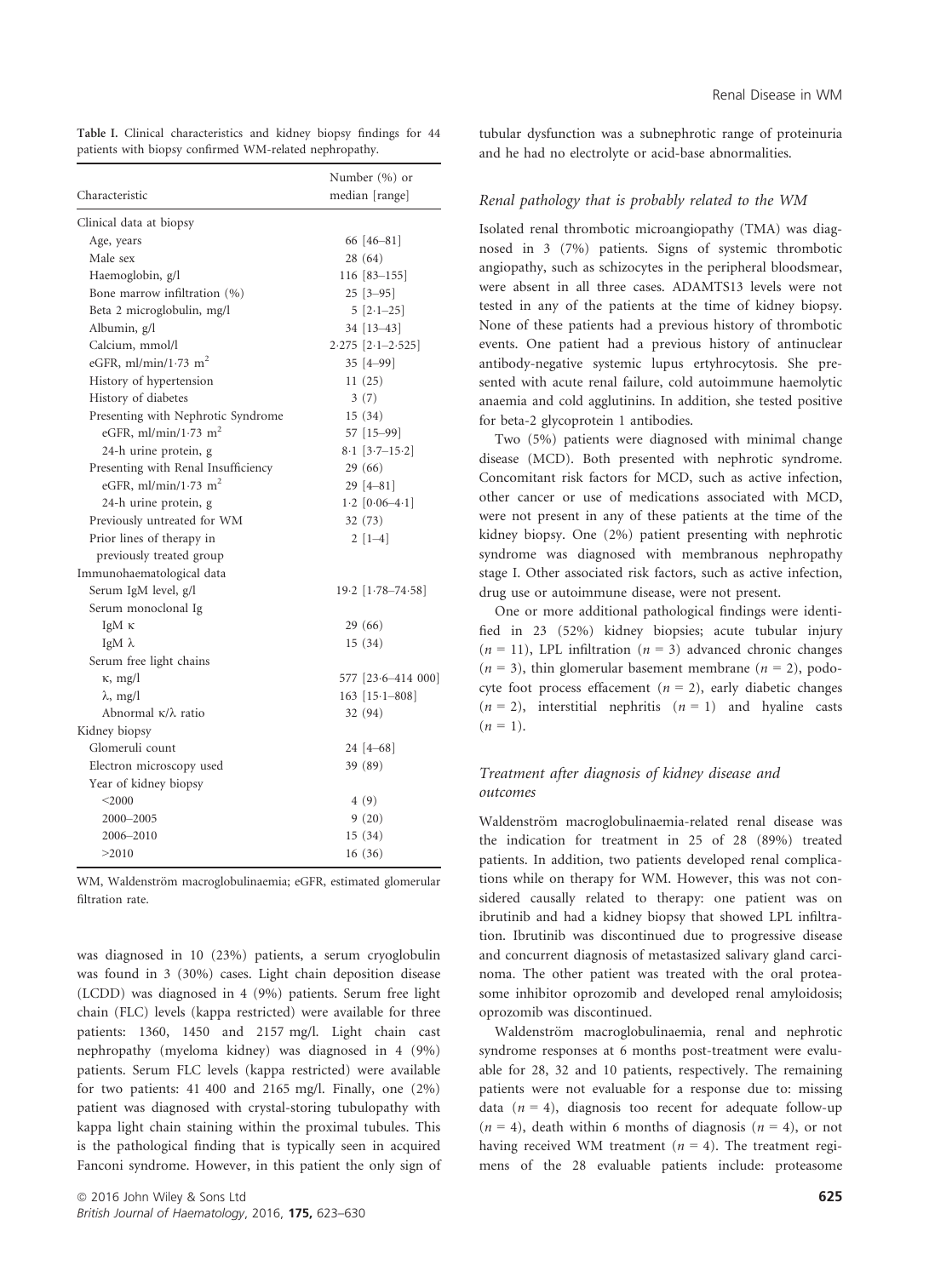

Fig 1. Cumulative incidence of biopsy-confirmed renal complications in this cohort of Waldenström macroglobulinaemia (WM) patients (A) and distribution of WM-associated renal pathologies as demonstrated by kidney biopsy (B).

inhibitor + rituximab ( $n = 16$ ; 50%), alkylator + rituximab  $(n = 8; 25\%)$ , nucleoside analogue + rituximab  $(n = 2; 6\%)$ , bendamustine  $(n = 1; 4\%)$ , and single-agent rituximab  $(n = 1; 4\%)$ . The response rates 6 months post-treatment are summarized in Table II.

#### Overall survival

After a median follow-up time of 36.5 months, there were 14 deaths (32% of patients). Causes of death were as follows: renal complications  $(n = 5)$ , second primary malignancy  $(n = 2)$ , transformation to large cell lymphoma  $(n = 1)$ , pneumonia/progression of WM ( $n = 1$ ), progression of amyloidosis  $(n = 1)$ , coronary dissection  $(n = 1)$  and unknown cause  $(n = 3)$ . A total of seven patients (16%) went on to RRT. The median OS in patients with biopsy-confirmed WM-related nephropathy was 11.5 years, significantly shorter than the median OS for the rest of the cohort ( $n = 1326$ ) which was 16 years (log-rank  $P = 0.03$ ; Fig 3). The OS in patients with WM-related nephropathy differed significantly by the renal response that was achieved after therapy  $(P = 0.05;$  Fig 3); better OS was observed in patients with stable or improved renal function after treatment. The OS did not significantly differ based on the specific renal diagnosis (log-rank  $P = 0.5$ ).

## **Discussion**

To our knowledge, this is the largest series of biopsy proven WM-related nephropathy and the first study based on a large cohort of WM patients. In this cohort we found a cumulative incidence of WM-related nephropathy of 51% at 15 years from WM diagnosis. The wide variety of WMrelated renal pathology included pathological processes associated with the LPL tumour cells, IgM paraprotein and light chains. This confirms at a larger scale what was previously published (Audard et al, 2008; Salviani et al, 2014; Chauvet et al, 2015), including AL-amyloidosis, MIDD and LPL infiltration as the most prevalent conditions. However, TMA has not been previously described as a complication of WM. WM-related nephropathy seemed to have an adverse impact on survival, specifically in those patients with a decline in renal function after WM treatment.

Some causes of renal disease, such as AL-amyloidosis or light chain deposition, are directly linked to the aberrant proteins produced by the WM clone (IgM and light chains). Other renal pathologies, such as TMA, membranous glomerulopathy and MCD have a less clear relationship with the WM tumor clone. However, these have all been described in the context of various types of lymphoproliferative conditions including WM, MM, chronic lymphocytic leukaemia (CLL), Hodgkin and non-Hodgkin lymphoma (Da'as et al, 2001; Kofman et al, 2014; Leeaphorn et al, 2014; Lodhi et al, 2015; Strati et al, 2015). Given that these patients had no other concomitant risk factor for the renal condition besides WM, and the was a temporal relationship between the WM and renal diagnosis, we consider it likely that the renal pathology was related to WM. However, in such cases, careful consideration and crosstalk between haematologist, nephrologist and pathologist should be pursued to establish a potential causal relation and treatment indication.

Our data highlight the differences between renal disease in WM and MM. Contrary to the 30–40% incidence of renal complications in MM (Dimopoulos et al, 2010), the cumulative incidence of 5% we found for WM is much lower. Whereas the vast majority of renal disease in MM is considered to be due to cast nephropathy (Dimopoulos et al, 2010), the kidney pathologies we found related to WM were highly variable. These differences in incidence and pathology may be attributed to several distinct disease characteristics. While hypercalcemia and elevated serum FLC levels are known contributors to renal failure in MM, none of the patients with WM-related nephropathy was found to have an elevated calcium level. Median serum FLC levels however,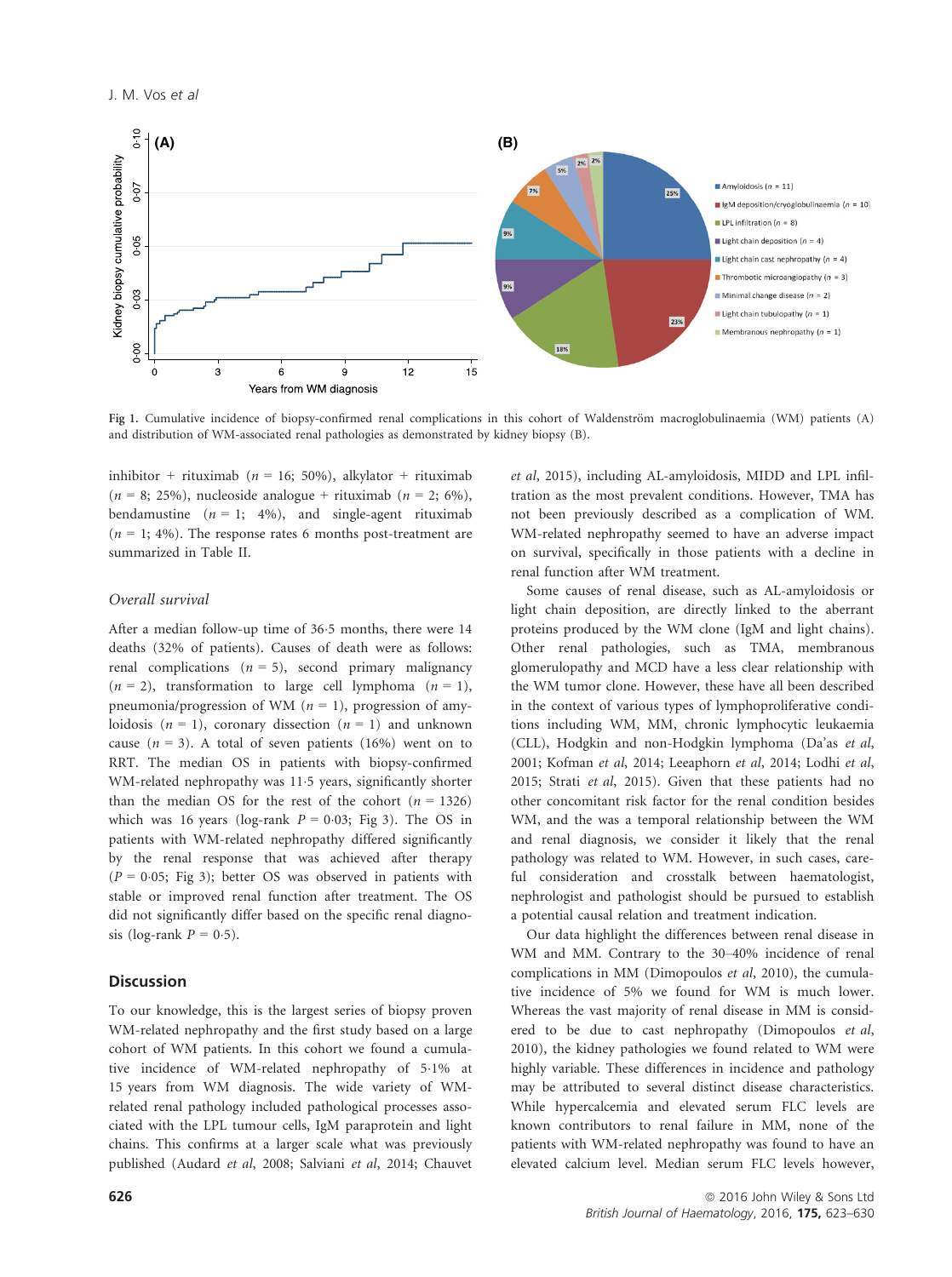#### Renal Disease in WM

Fig 2. Kidney biopsy findings in Waldenström macroglobulinaemia-related renal disease. (A) Infiltration of the kidney by lymphoplasmacytic lymphoma (LPL). The upper left panel shows widespread infiltration of the cortex by lymphoid cells. The lower left panel depicts the details of the infiltrating cells at higher power. The majority of the cells are small lymphocytes; there are also few scattered plasma cells present. The infiltrating lymphoid cells are CD20 and IgM positive (upper and lower right panels, respectively). (B) Light chain cast nephropathy ('myeloma kidney'). The large panel shows casts surrounded by inflammatory cells, including some multinucleated giant cells. The casts are characteristically periodic acid Schiff (PAS)-negative because the light chains are not glycosylated. The inset panel illustrates the immunofluorescence microscopy findings; the casts are reactive exclusively for one of the light chains (kappa). (C, D) Glomerular monoclonal IgM deposition disease (MIDD). Most capillaries are occluded by large masses of PAS-positive proteinaceous material ('pseudothrombi') (C). This material is reactive for the mu heavy chain (D). The deposits were reactive for kappa and not for lambda light chains. The serum monoclonal IgM/kappa demonstrated cryoglobulin characteristics (cryoglobulinaemia type I). (E) AL amyloidosis in the kidney. The main panel shows marked infiltration of small arteries by amorphous, slightly PAS positive material. The inset panel shows the affinity of this material for Congo red. Note, there is virtually no involvement of the glomeruli in this case. (F) Light chain deposition disease. The glomerulus depicted in this panel shows a nodular pattern of injury. (G, H) Thrombotic microangiopathy. The glomerulus depicted in (G) shows widespread microthrombi in the capillaries (H) shows that the microthrombi in the glomeruli are reactive for fibrin but do not stain for the heavy chain of IgM, the reactivity for both kappa and lambda light chains is likewise negative. Original magnification  $\times 15$  to  $\times 250$ .



were 339 mg/l in the 34 patients with WM-related nephropathy that had serum FLC levels measured. This is high compared to the levels typically reported in WM (50–100 mg/l) and, in fact, is more characteristic of the higher levels typically found in MM patients (>300 mg/l) (van Rhee et al, 2007; Itzykson et al, 2008; Leleu et al, 2008; Snozek et al, 2008). However, since we did not have serum FLC levels available for the entire cohort, we could not establish a particular value predictive of renal disease. Finally, the physicochemical properties of the various paraproteins and the specific immunological activity of the tumour clones might lead to a different pattern of renal injury. There is a paucity of data on the incidence of renal complications in other B-cell malignancies. Data from a recent retrospective cohort of patients with CLL showed a crude incidence of biopsyconfirmed CLL-associated renal disease estimated at 09% (Strati et al, 2015). This lower incidence relative to what we found in WM may be attributed to the typical absence of paraproteinaemia and/or elevated serum FLC levels in patients with CLL.

Waldenström macroglobulinaemia patients with biopsyconfirmed related nephropathy had a shorter survival compared to patients without renal complications. Survival was also found to be comparatively inferior in patients with a worse renal function post-therapy, although this is based on a small number of patients with a variety of renal pathology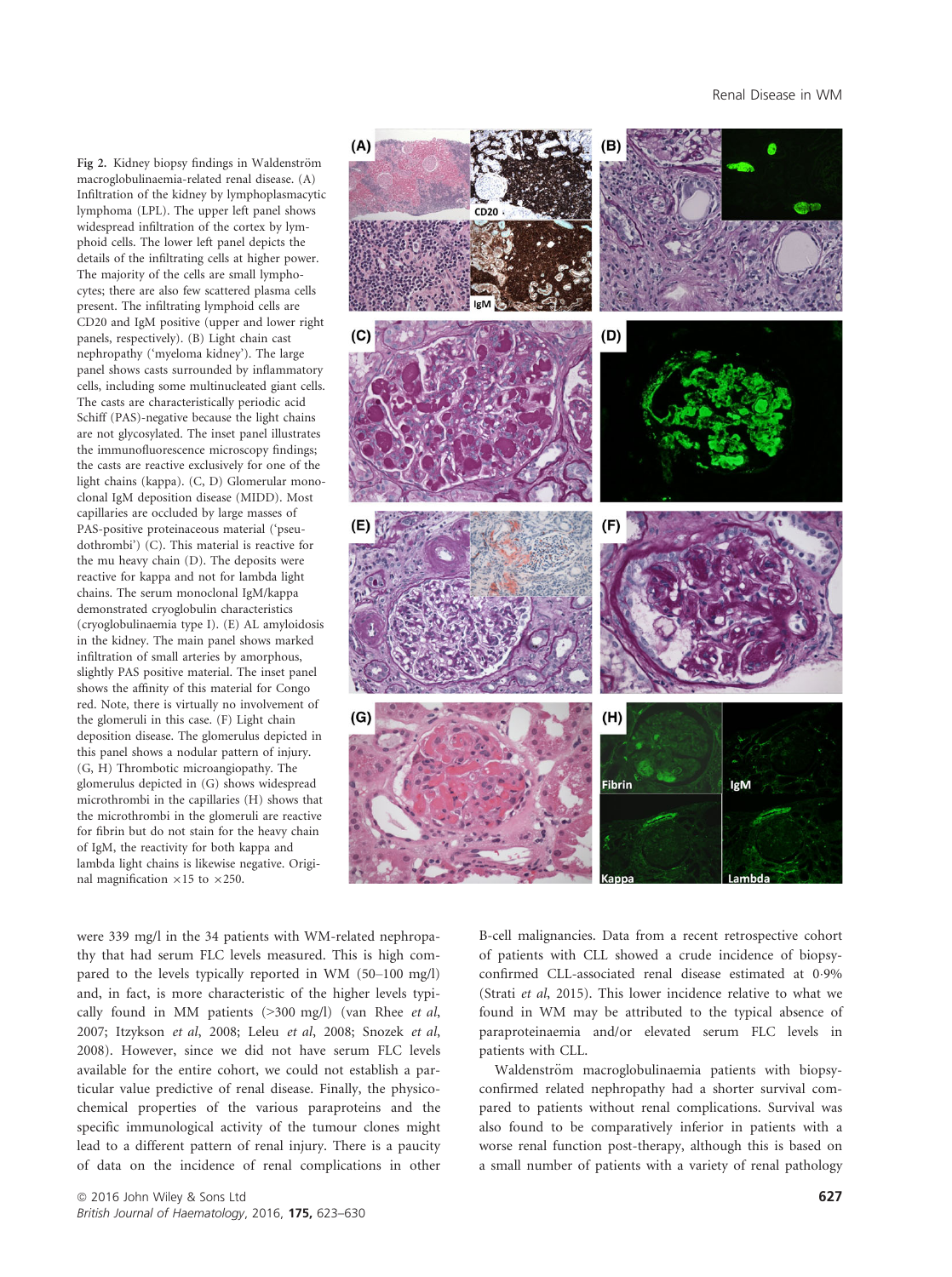Table II. Haematological, renal and nephrotic syndrome responses after treatment in patients with biopsy confirmed Waldenström macroglobulinaemia-associated nephropathy.

| Type of response            | Patients, $n(%)$ |
|-----------------------------|------------------|
| Haematological response     | 28 (64)          |
| Complete remission          | 1(4)             |
| Very good partial           | 3(11)            |
| Partial                     | 16(57)           |
| Minor                       | 5(18)            |
| Stable disease              | 2(7)             |
| Progressive disease         | 1(4)             |
| Renal response              | 32(73)           |
| <b>Better</b>               | 13(41)           |
| Stable                      | 13(41)           |
| Worse                       | 6(19)            |
| Nephrotic syndrome response | 10(67)           |
| Complete                    | 1(10)            |
| Partial                     | 4(40)            |
| None                        | 5(50)            |

(Fig 3). This is consistent with the data in MM, where patients who achieve reversal of renal insufficiency are known to have improved outcomes, although still inferior to patients with normal renal function at diagnosis (Gonsalves et al, 2015).

We propose TMA as a renal condition related to WM. A remarkable biopsy-confirmed diagnosis of renal TMA (meaning without sighs of systemic microangiopathic haemolysis) was identified in 3 of 44 cases. This entity should be distinguished from the classical 'pseudo-thrombi' associated with cryoglobulinaemia or MIDD. Pseudothrombi are composed of large intracapillary aggregates of monoclonal IgM that stain negative for fibrin, while TMA is characterized by the presence of true fibrin and platelet thrombi that are negative for IgM (Fig 3). Renal TMA has been reported in MM and CLL, although mostly in relation to chemotherapy (Lodhi et al, 2015; Strati et al, 2015). This was not the case in the three WM-related cases of TMA in our cohort: in two patients, TMA was the presenting symptom of the WM diagnosis, while the third patient had not received chemotherapy for over 2 years. In this last patient, TMA relapses occurred twice, and were related in time to relapse of the WM. TMA was limited to the kidney in all cases, without systemic signs of thrombotic thrombocytopenic purpura. The pathophysiology of isolated renal TMA associated with WM is unknown, however, there are several possible mechanisms. WM patients are known to have an elevated risk of venous thrombosis (Hultcrantz et al, 2014). Known complications of WM include hyperviscosity and elevated von Willebrand factor (Hivert et al, 2012; Treon, 2015). Additionally, the paraprotein may act as an antiphospholipid antibody, interactions of the paraprotein or tumour cell with the local renal microvasculature or the complement system could all contribute to a prothrombotic state. Given the much higher perfusion rate of the glomerular microcirculation compared to any other territory in the body, the glomerular circulation is exposed to higher shear stress under normal physiological circumstances, and hence the kidney is particularly vulnerable to endothelial damage.

In the elderly population of WM patients, the differential diagnosis of renal failure also includes WM-unrelated renal conditions. This is illustrated by the many patients in our cohort with a chronic renal condition and those cases where a kidney biopsy revealed a process unrelated to WM. Attributing the renal failure to WM is clinically relevant because this represents a potential indication to initiate therapy (Dimopoulos et al, 2014). Indeed, renal complications were the indication for WM therapy in the majority (87%) of treated patients in our study. In addition, the diagnosis of specific renal pathologies by kidney biopsy (such as AL-amyloidosis or LCDD), will impact clinical management and treatment choices (Sayed et al, 2015; Treon, 2015). Therefore, a kidney biopsy is an important tool in the evaluation of WM patients with otherwise unexplained renal insufficiency and/or nephrotic syndrome, and should be pursued accordingly.

Many of our study's limitations are due to the fact that renal disease related to WM is a rare complication of a rare disease (Wang et al, 2012). While a retrospective cohort study is probably a desirable design in this setting, some

Table III. Clinical characteristics and outcomes based on kidney pathology in patients with WM-related nephropathy.

| Renal pathology              | N(%)   | Time from<br>WM diagnosis<br>to kidney biopsy | BM<br>involvement | Nephrotic<br>syndrome,<br>n(%) | Kappa,<br>$n \ (\%)$ /Lambda,<br>n(96) | Median OS    | Need for<br>RRT, $n$ $(\% )$ |
|------------------------------|--------|-----------------------------------------------|-------------------|--------------------------------|----------------------------------------|--------------|------------------------------|
| Amyloidosis                  | 11(25) | 22 months                                     | 25%               | 8(73)                          | 4(36)/7(64)                            | $11.5$ years | 2(18)                        |
| IgM/cryoglobulin deposition  | 10(23) | 0 months                                      | 10%               | 4(40)                          | 8(80)/2(20)                            | 10 years     | $1(10)^{^{\circ}}$           |
| Lymphoma infiltration        | 8(18)  | 22 months                                     | 60%               | 0(0)                           |                                        | 16 years     | 1(13)                        |
| Light chain deposition       | 4(9)   | 0 months                                      | 43%               | 1(25)                          | 4(100)/0(0)                            | 9.4 years    | 2(50)                        |
| Light chain cast nephropathy | 4(9)   | 6 months                                      | 35%               | 0(0)                           | 4(100)/0(0)                            | $8.3$ years  | 1(25)                        |
| Thrombotic microangiopathy   | 3(7)   | 0 months                                      | 15%               | 0(0)                           |                                        | Not reached  | $\Omega$                     |

N, number; WM, Waldenström macroglobulinaemia; BM, bone marrow; OS, overall survival; RRT, renal replacement therapy.

\*amyloid was diagnosed in both bone marrow and fat pad biopsy within one year after initial diagnosis; also in retrospective the kidney biopsy was negative for amyloid.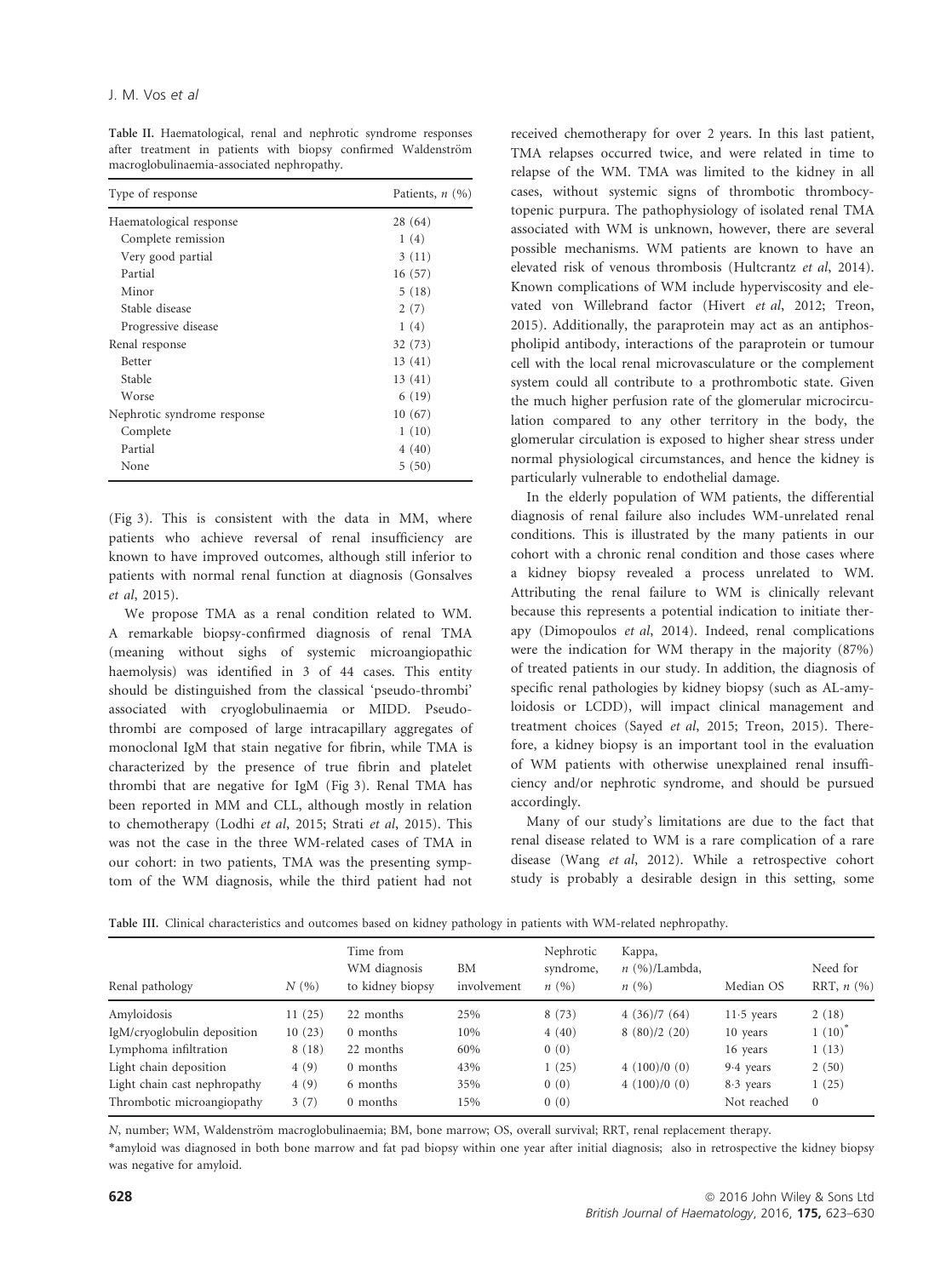

Fig 3. Overall survival curves for patients with and without biopsy-proven WM-related nephropathy (A), and by renal outcome following therapy (B). WM, Waldenström macroglobulinaemia; EGFR, estimated glomerular filtration rate.

patients may be lost to follow-up or have missing data. Because the clinical diagnosis of WM-related renal disease may be missed and kidney biopsies may not always performed, our data might represent an underestimation of the incidence of renal complications in WM. In addition, there was a heterogeneous pattern of treatment strategies in our cohort, reflecting the lack of a standard of care for treatment of WM and the evolution of treatment options since 1999. Our data therefore did not allow for an assessment between clinical outcomes and specific treatment strategies. As such, treatment recommendations cannot be formulated based on our study. Finally, our study is based on a selected patient population at a tertiary referral centre, which may affect generalizability: compared to the patients comprising the Surveillance, Epidemiology and End Results (SEER) database, our cohort of WM patients without renal complications exhibited longer OS (Castillo et al, 2015). This difference may be related to a selection bias with regard to younger age and better performance status, inherent in patients seen and treated at a tertiary referral centre. Consistent with the concept of monoclonal gammopathy of renal significance (MGRS) (Fermand et al, 2013), many of these renal conditions might also occur in the context of (IgM) MGUS, however our cohort contained insufficient data on IgM MGUS patients to comment on this.

In summary, we reported on the incidence, unique pathological spectrum and prognostic impact of WM-related nephropathy, including TMA as a new finding. Our study suggests that monitoring for renal complications should be considered in the surveillance of WM patients. Kidney biopsy should be pursued in those patients presenting with otherwise unexplained renal insufficiency or nephrotic syndrome. Patients with a decline in renal function after treatment had worse outcomes, which may suggest that early detection of kidney disease and measures to preserve renal function are of importance in the management of patients with WM-related nephropathy.

## Author contributions

JMV, MJK, MM, JJC, SPT designed the research project. JMV, JG, RM, ZH, HR, TD, KM collected the data. JMV, JG, JJC, HR, SPT carried out the project and analyzed the data. All the authors helped drafting or revising the manuscript. All the authors approved the final manuscript.

## Competing interests

The authors have no competing interests.

- References
- Audard, V., Georges, B., Vanhille, P., Toly, C., Deroure, B., Fakhouri, F., Cuvelier, R., Belenfant, X., Surin, B., Aucouturier, P., Mougenot, B. & Ronco, P. (2008) Renal lesions associated with IgM-secreting monoclonal proliferations: revisiting the disease spectrum. Clinical Journal of the American Society of Nephrology, 3, 1339–1349.
- Banwait, R., Aljawai, Y., Cappuccio, J., McDiarmid, S., Morgan, E.A., Leblebjian, H., Roccaro, A.M.,
- Laubach, J., Castillo, J.J., Paba-Prada, C., Treon, S., Redd, R., Weller, E. & Ghobrial, I.M. (2015) Extramedullary Waldenström macroglobulinemia. American Journal of Hematology, 90, 100–104.
- Castillo, J.J., Olszewski, A.J., Kanan, S., Meid, K., Hunter, Z.R. & Treon, S.P. (2015) Overall survival and competing risks of death in patients with Waldenström macroglobulinaemia: an analysis of the Surveillance, Epidemiology and End Results database. British Journal of Haematology, 169, 81–89.
- Chauvet, S., Bridoux, F., Ecotière, L., Javaugue, V., Sirac, C., Arnulf, B., Thierry, A., Quellard, N., Milin, S., Bender, S., Goujon, J.-M., Jaccard, A., Fermand, J.-P. & Touchard, G. (2015) Kidney diseases associated with monoclonal immunoglobulin M-secreting B-cell lymphoproliferative disorders: a case series of 35 patients. American Journal of Kidney Diseases, 66, 756–767.
- Cox, D.R. (1972) Regression models and life tables. Journal of the Royal Statistical Society Series B (Methodological), 34, 187–220.